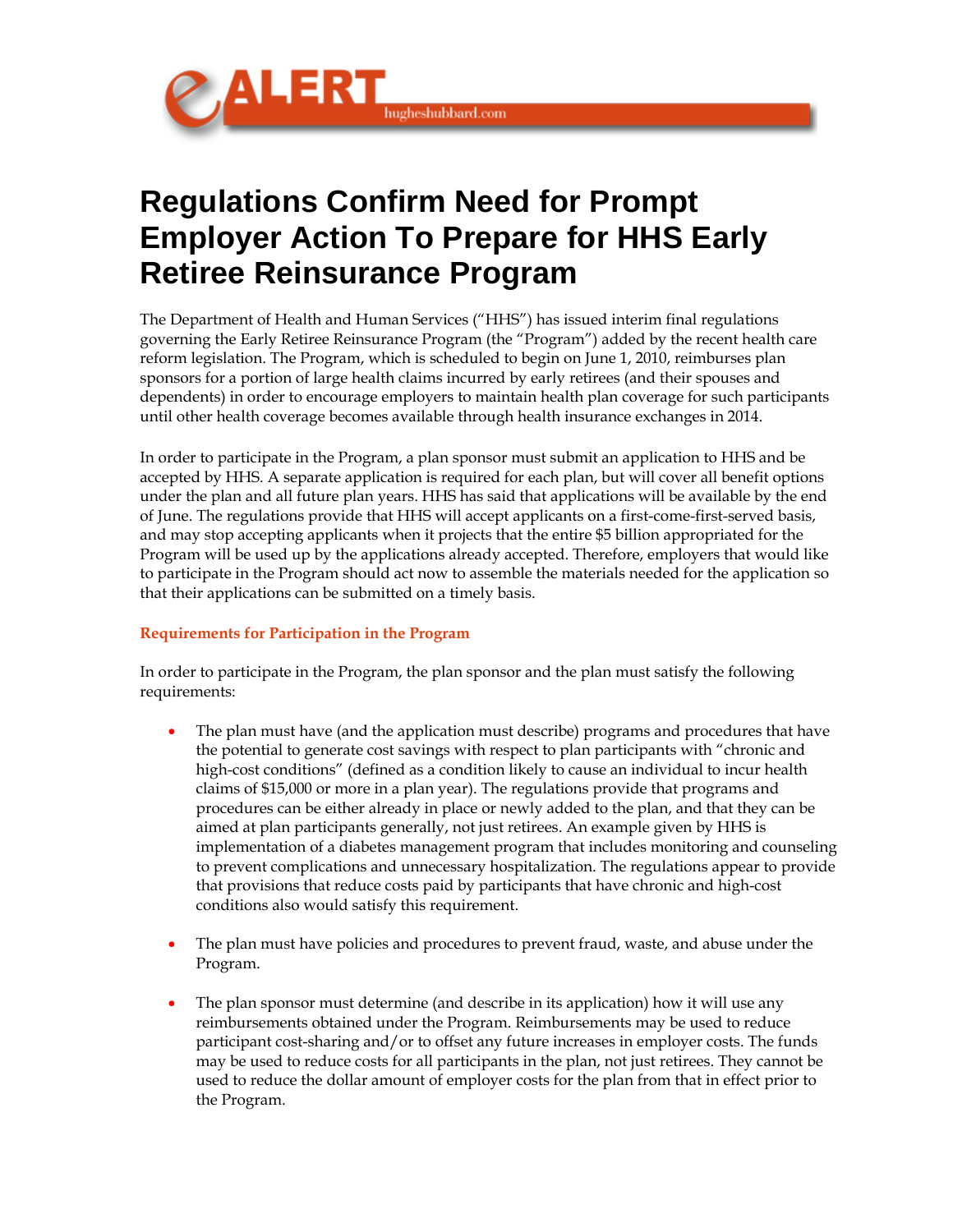The plan sponsor must have a written agreement with either the insurer or the plan (as applicable) requiring the insurer or the plan to provide any information required by HHS in connection with the Program.

As part of the application, the plan sponsor must enter into an agreement with HHS in which it agrees to comply with all applicable requirements of the Program and acknowledges that it has the required agreements with the insurer or the plan and that the plan has the required policies and procedures to prevent fraud, waste, and abuse. The agreement must also acknowledge that the information in the application is being provided in order to obtain federal funds and that subcontractors providing information under the Program are aware that the information they provide is for the purpose of obtaining federal funds.

The application must also include a projection of the amount of reimbursements to be received under the Program for each of the first two plan years, as well as a list of all benefit options in which early retirees and their dependents may participate. The regulations provide that HHS may require additional information as part of the application process.

If HHS determines that an application is incomplete, it will be rejected. The plan sponsor will be required to submit a new application, which will be processed based on the filing date of the resubmission. Since funds for the Program are limited, and applications will be processed on a firstcome-first-served basis, it is important that the application be complete when submitted.

## **Amount of Reimbursement**

Under the Program, HHS will reimburse the plan sponsor of an insured or self-insured plan for certain health claims incurred by early retirees and their spouses, surviving spouses, and dependents. For this purpose an early retiree is an individual who is age 55 and older but not eligible for Medicare, and who is no longer an active employee of the plan sponsor.

The amount of reimbursement is equal to 80% of the portion of health benefit costs (other than for free-standing dental and vision benefits) of an early retiree or dependent (on a person-by-person basis) attributable to claims that in the aggregate for any plan year exceed \$15,000 but are below \$90,000. For this purpose health benefit costs are determined net of any "negotiated price concessions" (defined to include discounts, subsidies, rebates, and other cost reductions). The \$15,000 and \$90,000 amounts include amounts paid by the participants as well as the employer. (These amounts are indexed to track increases in the Medical Care Component of the Consumer Price Index, for plan years beginning on or after October 1, 2011.)

In a special transition rule for plan years spanning June 1, 2010, claims incurred in the portion of the plan year before June 1, 2010 are counted for purposes of the \$15,000 threshold, but reimbursements will be made only on claims incurred on or after June 1, 2010.

No claims for reimbursement may be submitted until the plan sponsor has been accepted as a participant in the program by HHS. The initial claim for reimbursement in any plan year must be submitted together with claims up to the \$15,000 threshold amount. No claim can be submitted for reimbursement until it has been paid. Claims must be submitted with appropriate documentation of costs, with the specific requirements still to be determined by HHS. The regulations provide that the submission must include prima facie evidence that the participant has in fact paid his or her portion of any required cost-sharing (though it is not clear what type of evidence is contemplated by this requirement).

The plan sponsor is required to notify HHS if it subsequently determines that information submitted in connection with a claim for reimbursement is not correct or if it obtains a negotiated price concession after the claim was submitted. Documents related to the Program are required to be maintained (and provided to HHS on request) for six years.